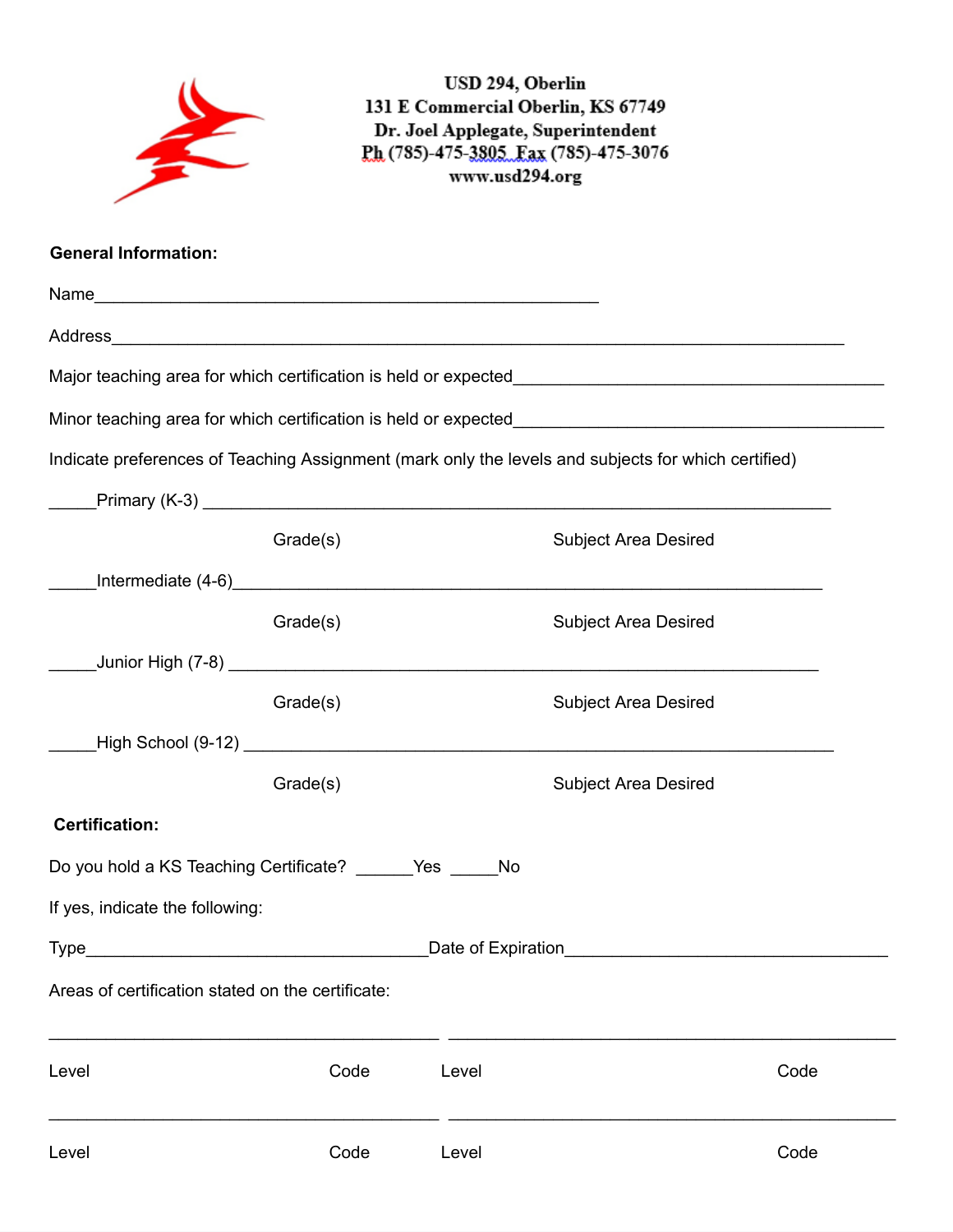| Have you been a KS resident more______ or less_____ than ten years?                                                                                                                                                            |  |  |  |  |
|--------------------------------------------------------------------------------------------------------------------------------------------------------------------------------------------------------------------------------|--|--|--|--|
| Do you hold an ESL endorsement? _____Yes _____No                                                                                                                                                                               |  |  |  |  |
| If no, are you willing to obtain an ESL endorsement within two years of gaining employment with USd 294?<br>$\rule{1em}{0.15mm}$ Yes $\rule{1em}{0.15mm}$ No                                                                   |  |  |  |  |
| Are you fluent in any languages other than English? _____Yes _____No                                                                                                                                                           |  |  |  |  |
|                                                                                                                                                                                                                                |  |  |  |  |
| Do you hold a certificate from another state? _____Yes _____No                                                                                                                                                                 |  |  |  |  |
| If yes, indicate the following: State_________Class or type_________Date of Expiration______________                                                                                                                           |  |  |  |  |
|                                                                                                                                                                                                                                |  |  |  |  |
|                                                                                                                                                                                                                                |  |  |  |  |
| <b>Educational Background:</b>                                                                                                                                                                                                 |  |  |  |  |
|                                                                                                                                                                                                                                |  |  |  |  |
| Address and the contract of the contract of the contract of the contract of the contract of the contract of the contract of the contract of the contract of the contract of the contract of the contract of the contract of th |  |  |  |  |
|                                                                                                                                                                                                                                |  |  |  |  |
| College(s) or University(ies) attended:                                                                                                                                                                                        |  |  |  |  |
| 1.                                                                                                                                                                                                                             |  |  |  |  |
|                                                                                                                                                                                                                                |  |  |  |  |
| 2.                                                                                                                                                                                                                             |  |  |  |  |
|                                                                                                                                                                                                                                |  |  |  |  |
| 3.                                                                                                                                                                                                                             |  |  |  |  |
|                                                                                                                                                                                                                                |  |  |  |  |
| 4.                                                                                                                                                                                                                             |  |  |  |  |
|                                                                                                                                                                                                                                |  |  |  |  |
|                                                                                                                                                                                                                                |  |  |  |  |
|                                                                                                                                                                                                                                |  |  |  |  |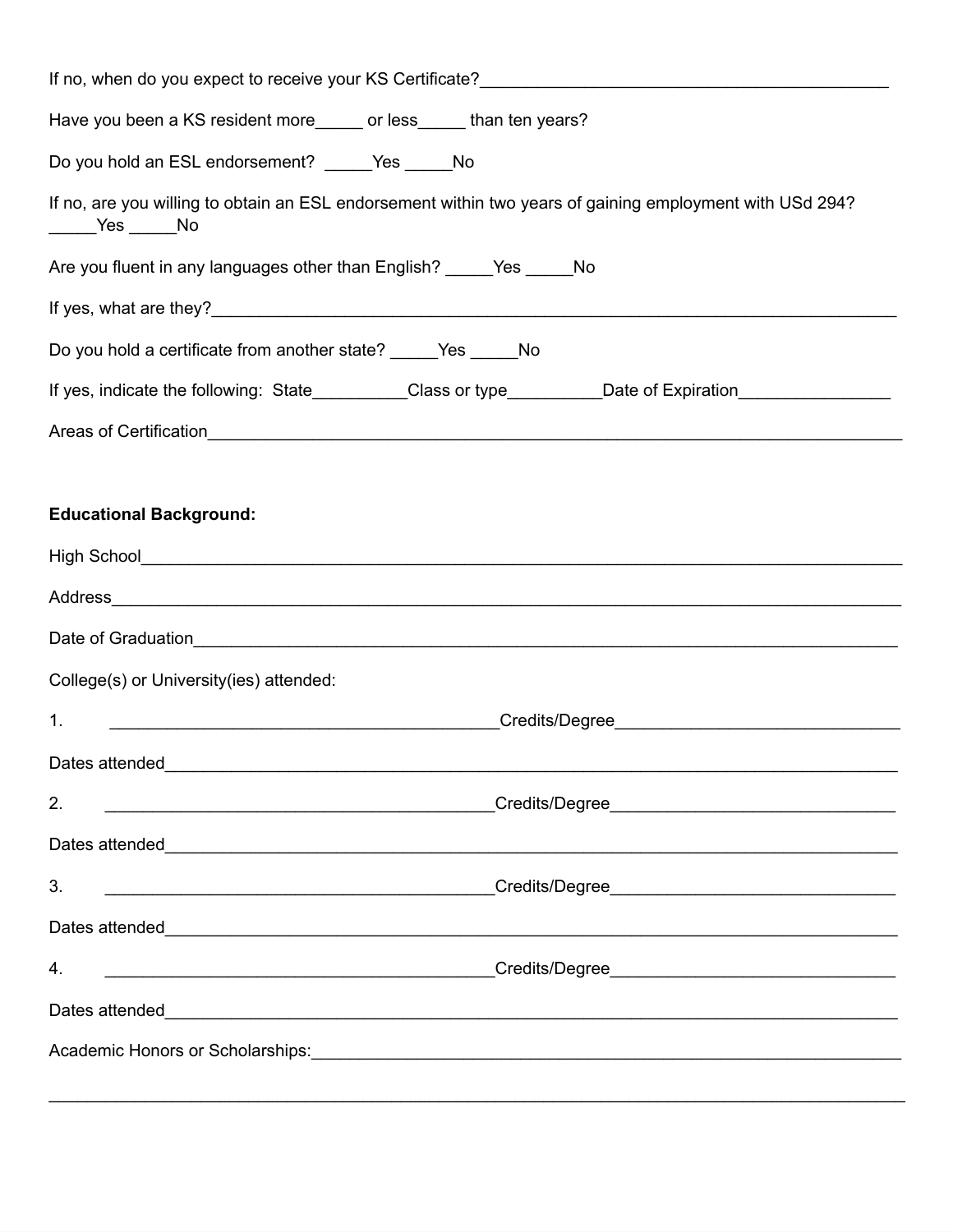| Extracurricular activities and/or special interests:<br><u>Extracurricular activities and/or special interests:</u> |          |                                                                                   |             |  |
|---------------------------------------------------------------------------------------------------------------------|----------|-----------------------------------------------------------------------------------|-------------|--|
|                                                                                                                     |          | ,我们也不能在这里的时候,我们也不能在这里的时候,我们也不能不能不能不能不能不能不能不能不能不能不能不能不能不能不能。""我们的是,我们也不能不能不能不能不能不能 |             |  |
| <b>Professional Experience:</b>                                                                                     |          |                                                                                   |             |  |
| <b>Student Teaching:</b>                                                                                            |          |                                                                                   |             |  |
| School                                                                                                              | Location | Grade/Subject                                                                     | Incl. Dates |  |
| Former Positions, beginning with most recent:                                                                       |          |                                                                                   |             |  |
| Position                                                                                                            | School   | Location                                                                          | Incl. Dates |  |
| Position                                                                                                            | School   | Location                                                                          | Incl. Dates |  |
| Position                                                                                                            | School   | Location                                                                          | Incl. Dates |  |
| Position                                                                                                            | School   | Location                                                                          | Incl. Dates |  |
| Position                                                                                                            | School   | Location                                                                          | Incl. Dates |  |
| Briefly Describe your teaching and/or student teaching experience:                                                  |          |                                                                                   |             |  |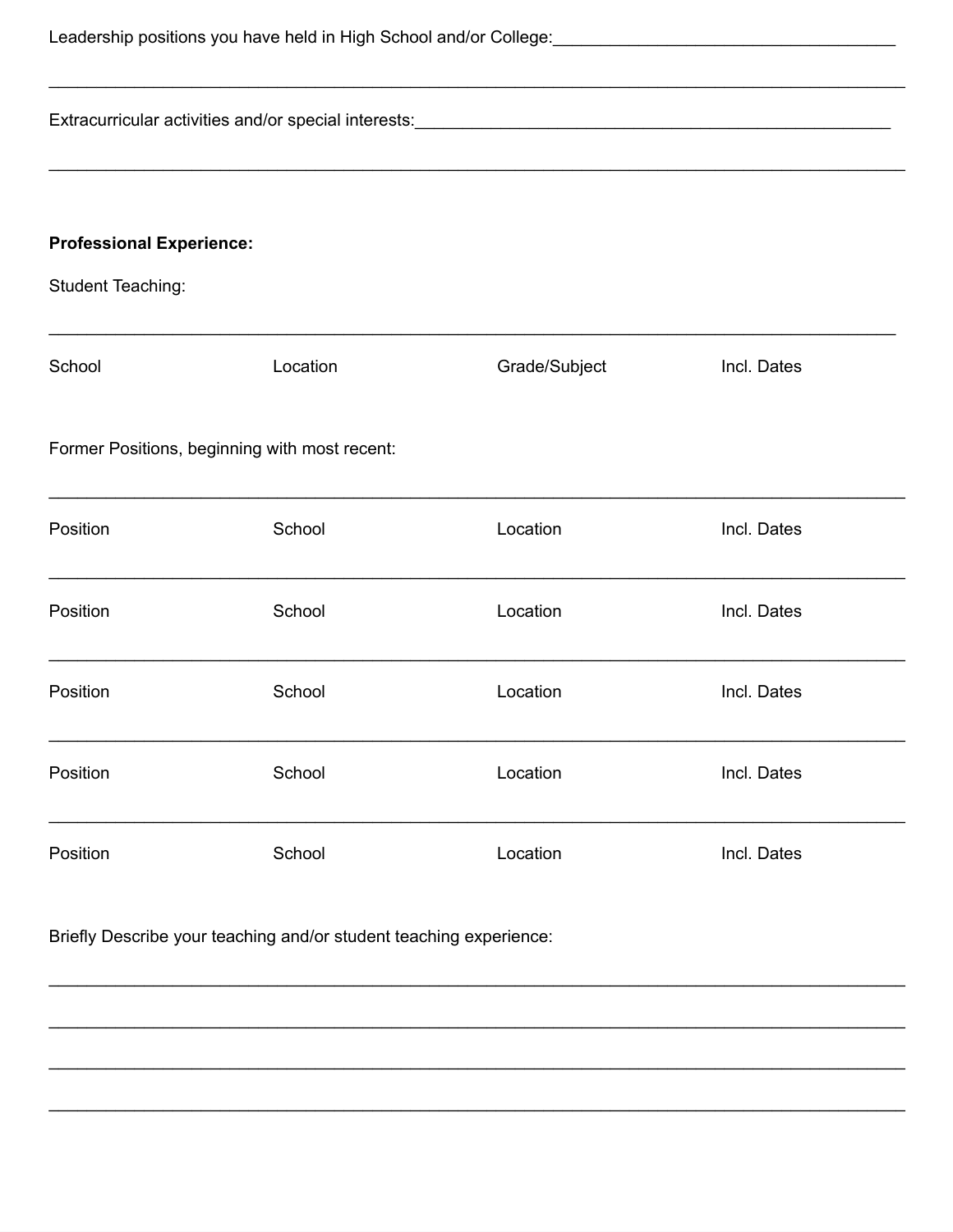| What do you, as a teacher, see as your greatest ability or strength?          |  |  |
|-------------------------------------------------------------------------------|--|--|
|                                                                               |  |  |
|                                                                               |  |  |
|                                                                               |  |  |
| What is your principle motivation in seeking this position?                   |  |  |
| Very briefly, how would you summarize your philosophy of education?           |  |  |
|                                                                               |  |  |
| Please present a brief narrative personal autobiographical sketch. (Optional) |  |  |
|                                                                               |  |  |
|                                                                               |  |  |
|                                                                               |  |  |
| <b>References:</b>                                                            |  |  |

| -1.  |          |                |       |
|------|----------|----------------|-------|
| Name | Position | Address        | Phone |
| 2.   |          |                |       |
| Name | Position | Address        | Phone |
| 3.   |          |                |       |
| Name | Position | <b>Address</b> | Phone |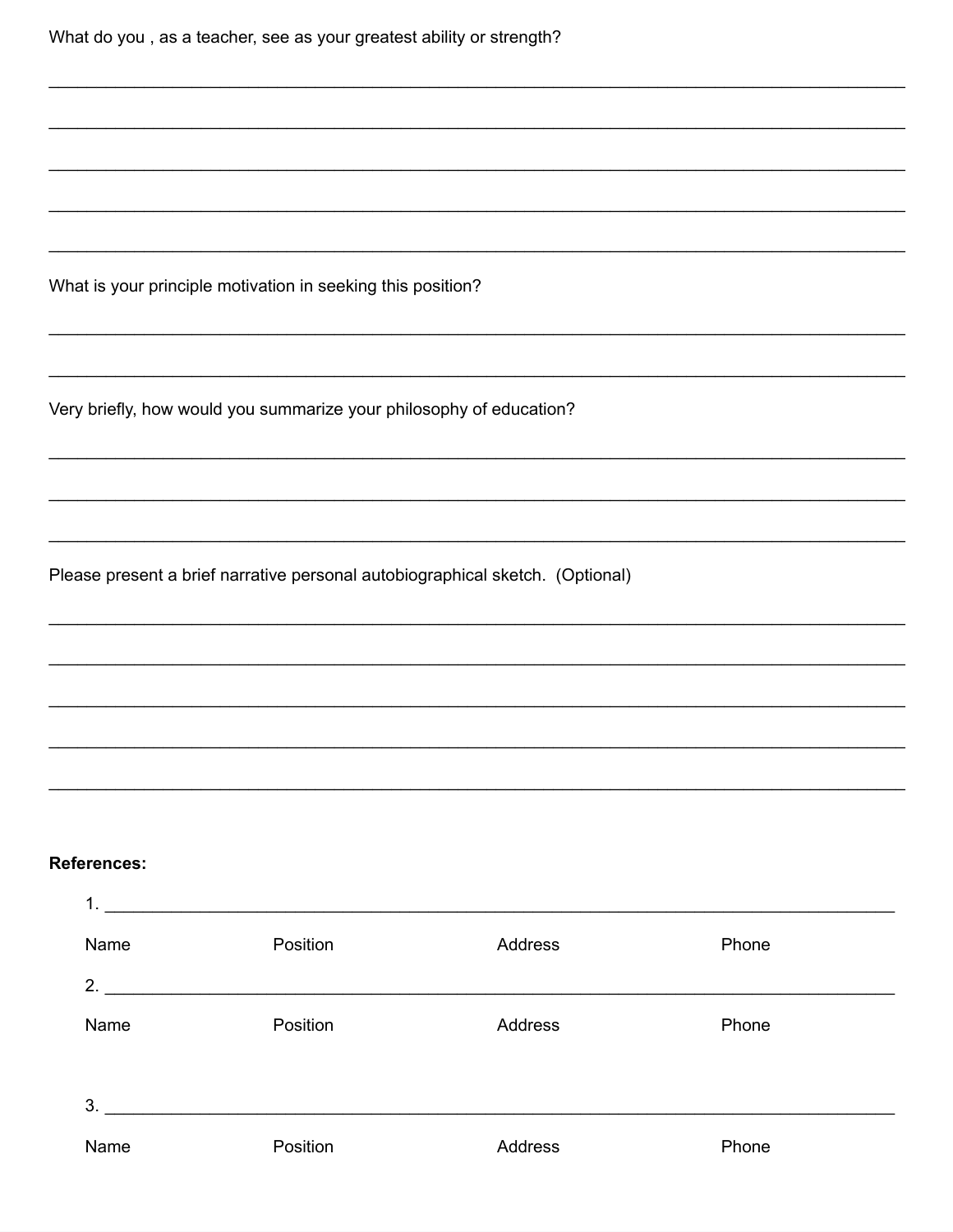## **Signature, Authorization to contact references and previous employer(s):**

I recognize that any false information given on this application is grounds for rejection and/or dismissal. Furthermore, I understand that this application is to be retained on active file for nine (9) months from the date submitted and that it may be renewed at my request. I also authorize the Board of Education, USD 294, or its representative, to contact all persons or organizations listed above as references and/or previous employers for information pertinent to this application for employment.

 $\mathcal{L}_\mathcal{L} = \mathcal{L}_\mathcal{L} = \mathcal{L}_\mathcal{L} = \mathcal{L}_\mathcal{L} = \mathcal{L}_\mathcal{L} = \mathcal{L}_\mathcal{L} = \mathcal{L}_\mathcal{L} = \mathcal{L}_\mathcal{L} = \mathcal{L}_\mathcal{L} = \mathcal{L}_\mathcal{L} = \mathcal{L}_\mathcal{L} = \mathcal{L}_\mathcal{L} = \mathcal{L}_\mathcal{L} = \mathcal{L}_\mathcal{L} = \mathcal{L}_\mathcal{L} = \mathcal{L}_\mathcal{L} = \mathcal{L}_\mathcal{L}$ 

(This application is not valid unless signed and dated)

Applicant's signature Date Date Controller and the Date Date Date Date Date

It is the responsibility of the applicant to request that placement credentials and transcripts be sent to USD 294